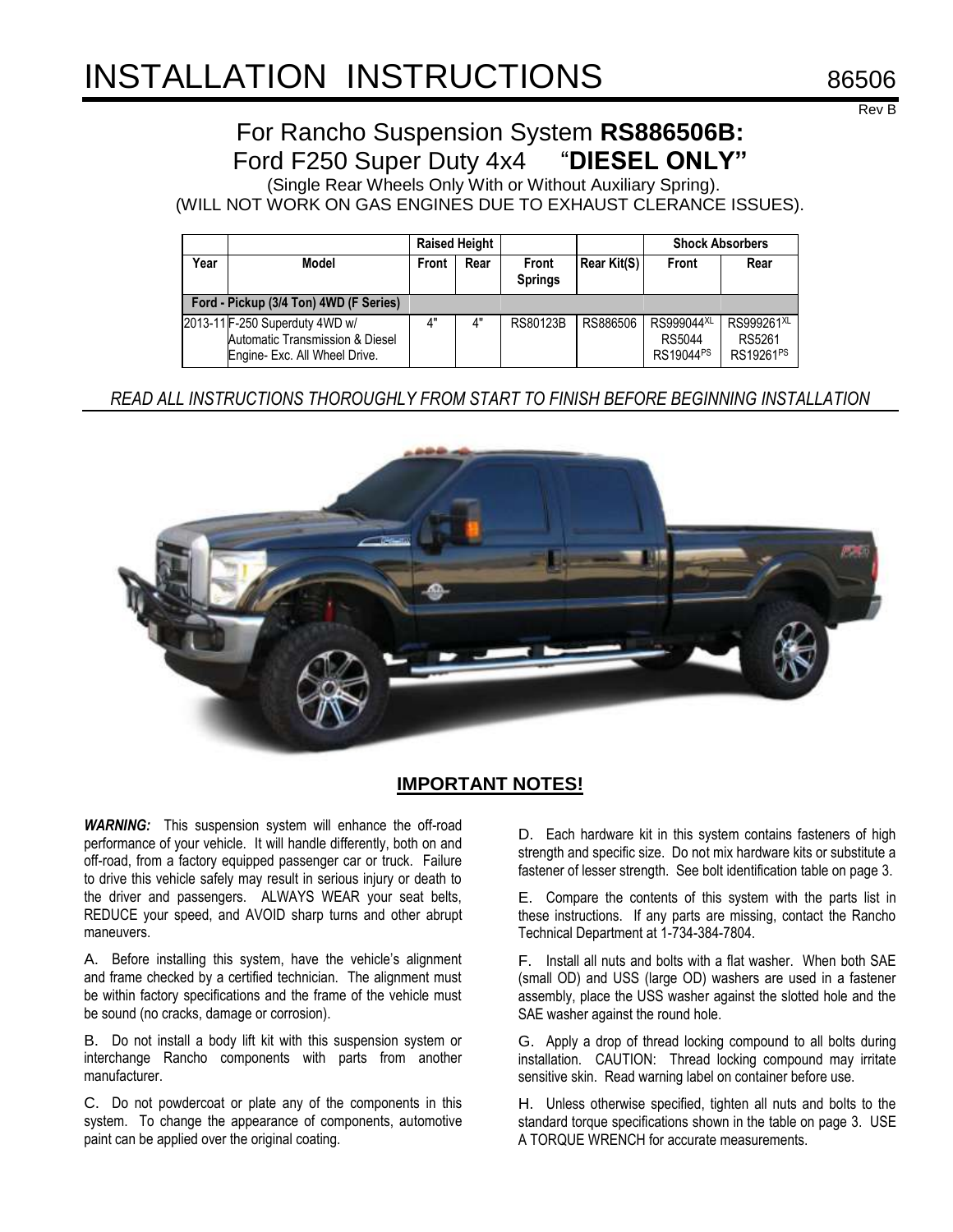I. Some of the service procedures require the use of special tools designed for specific procedures. The following tools and supplies are recommended for proper installation of this system:

- $\Box$  Ford Service Manual<br> $\Box$  Torque Wrench (200
- $\Box$  Torque Wrench (200 FT-LB capacity)<br> $\Box$  1/2" Drive Ratchet and Sockets
- 1/2" Drive Ratchet and Sockets
- □ 1/2" Drive Breaker Bar
- **Q** Combination Wrenches
- $\Box$  Heavy Duty Jack Stands<br> $\Box$  Hydraulic Floor Jack
- $\Box$  Hydraulic Floor Jack<br> $\Box$  Wheel Chocks (wood
- $\Box$  Wheel Chocks (wooden blocks)<br> $\Box$  Hammer
- $\Box$  Hammer<br> $\Box$  Wire Brus
- Wire Brush (to clean bracket mounting surfaces)
- $\Box$  Tape Measure
- **Safety Glasses**--Wear safety glasses at all times

J. Suspension components that use rubber or urethane bushings should be tightened with the vehicle at normal ride height. This will prevent premature failure of the bushing and maintain ride comfort.

K. The required installation time for this system is approximately 1 to 2 hours. Check off the box ( $\boxtimes$ ) at the beginning of each step when you finish it. Then when you stop during the installation, it will be easier to find where you need to continue from.

L. This suspension system was developed using a BFGoodrich® All-Terrain<sup>™</sup> 35x12.5R20/D tire on a 20" wheel with 6.25" of backspacing. Before installing any other combination, consult your local tire and wheel specialist. Actual tire size varies by manufacturer.



M. Important information for the end user is contained in the consumer/installer information pack. If you are installing this system for someone else, place the information pack on the driver's seat. Please include the installation instructions when you finish.

N. Thank you for purchasing the best suspension system available. For the best installed system, follow these instructions. If you do not have the tools or are unsure of your abilities, have this system installed by a certified technician. RANCHO IS NOT RESPONSIBLE FOR DAMAGE OR FAILURE RESULTING FROM IMPROPER INSTALLATION OF THIS SUSPENSION SYSTEM.



## **PARTS LIST**

| P/N    | <b>DESCRIPTION</b>            | QTY |
|--------|-------------------------------|-----|
| 176223 | Carrier Bearing Spacer        |     |
| 176600 | E-Brake Bracket               |     |
| 860681 | Axle Vent / E-Brake HDWR Kit  |     |
| 176602 | Axle Vent / Brake Line Spacer |     |
|        | M8-1.25 x 25 HHCS             |     |
|        | M8-1.25 Nyloc Nut             |     |
|        | 8mm Washer                    |     |
|        | <b>Thread Lock</b>            |     |

| P/N    | <b>DESCRIPTION</b>           |   |
|--------|------------------------------|---|
| 860678 | U-Bolt Hardware Kit          |   |
|        | M16-2.0 Nyloc Nut            |   |
|        | 5/8 Washer                   | 8 |
| 860482 | Hardware Kit                 |   |
|        | Sleeve                       | 2 |
|        | 7/16-14 x 3.5 HHCS           | 2 |
|        | 7/16 SAE Washer              | 2 |
| 740030 | M16-2.0 x 3.25 x 15.1 U-bolt |   |
| 15111  | Cast Offset Riser Block      |   |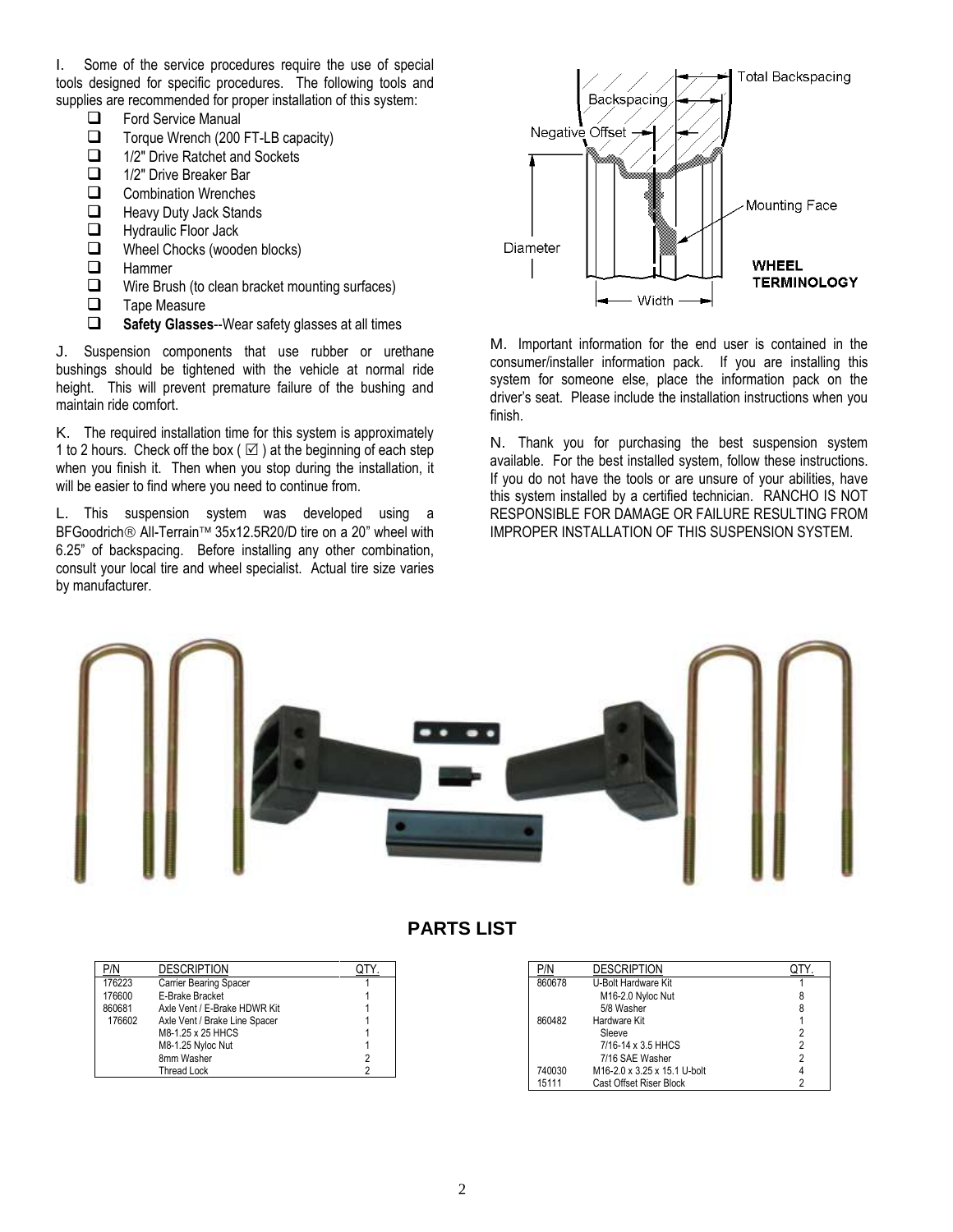| STANDARD BOLT TORQUE & IDENTIFICATION                                                                                                                                                     |                                     |            |                  |                                                                                                                                                                                                 |              |              |  |
|-------------------------------------------------------------------------------------------------------------------------------------------------------------------------------------------|-------------------------------------|------------|------------------|-------------------------------------------------------------------------------------------------------------------------------------------------------------------------------------------------|--------------|--------------|--|
|                                                                                                                                                                                           | <b>METRIC SYSTEM</b>                |            |                  |                                                                                                                                                                                                 |              |              |  |
| <b>Bolt Size</b>                                                                                                                                                                          | Grade 5                             | Grade 8    | <b>Bolt Size</b> | Class $9.8$                                                                                                                                                                                     | Class $10.9$ | Class $12.9$ |  |
| 5/16                                                                                                                                                                                      | 15 FT-LB                            | $20$ FT-LB | M6               | 5 FT-LB                                                                                                                                                                                         | 9 FT-LB      | $12$ FT-LB   |  |
| 3/8                                                                                                                                                                                       | 30 FT-LB                            | 35 FT-LB   | M8               | 18 FT-LB                                                                                                                                                                                        | $23$ FT-LB   | $27$ FT-LB   |  |
| 7/16                                                                                                                                                                                      | 45 FT-LB                            | 60 FT-LB   | M10              | 32 FT-LB                                                                                                                                                                                        | 45 FT-LB     | 50 FT-LB     |  |
| 1/2                                                                                                                                                                                       | 65 FT-LB                            | 90 FT-LB   | M12              | 55 FT-LB                                                                                                                                                                                        | 75 FT-LB     | 90 FT-LB     |  |
| 9/16                                                                                                                                                                                      | 95 FT-LB                            | 130 FT-LB  | M14              | 85 FT-LB                                                                                                                                                                                        | 120 FT-LB    | 145 FT-LB    |  |
| 5/8                                                                                                                                                                                       | 135 FT-LB                           | 175 FT-LB  | M16              | 130 FT-LB                                                                                                                                                                                       | $165FT-LB$   | 210 FT-LB    |  |
| 3/4                                                                                                                                                                                       | 185 FT-LB                           | 280 FT-LB  | M18              | 170 FT-LB                                                                                                                                                                                       | $240FT-LB$   | 290 FT-LB    |  |
| 1/2-13x1.75 HHCS<br>x<br>D<br>Grade 8<br>Grade 5<br>$L =$ Length (inches)<br>G = Grade Marking (bolt strength)<br>D = Nominal Diameter (inches)<br>$X =$ Description (hex head cap screw) |                                     |            |                  | т—⊷ ∣⊷—<br>M12-1.25x50 HHCS<br>$-10.9$<br>Χ<br>P = Property Class (bolt strength)<br>$L =$ Length (millimeters)<br>D = Nominal Diameter (millimeters)<br>$X =$ Description (hex head cap screw) |              |              |  |
| T = Thread Pitch (threads per inch)                                                                                                                                                       | F = Thread Pitch (thread width, mm) |            |                  |                                                                                                                                                                                                 |              |              |  |

1.  $\Box$  Chock front wheels. Raise the rear of the vehicle and support the frame with jack stands. Remove rear wheels and set them aside.

2.  $\Box$  Support the rear axle assembly with a hydraulic jack. Remove both rear shock absorbers. Do not reuse OE shock absorbers.

 $3.$   $\Box$  For vehicles with rear sway bars, disconnect end links from sway bar to aid riser block installation.

4.  $\Box$  Disconnect emergency brake line bracket from frame. See illustration 1. Keep the mounting bolt and guide for later use.



Illustration 1

 $5.$   $\Box$  Disconnect axle vent at the axle connection point. See Illustration 2



Illustration 2

#### **Spacer Block Installation**

6.  $\Box$  Remove the U-bolt retaining nuts on the passenger side of the vehicle only. Remove the U-bolts. See illustration 3.



Illustration 3

7.  $\Box$  Loosen the U-bolt retaining nuts on the driver side of the vehicle 3-4 turns.

8.  $\Box$  Carefully lower the rear axle and remove the OE riser block.

9.  $\Box$  Set block 15111 on axle pad with cast pin of block in the alignment hole of OE axle pad.

10.  $\Box$  Carefully raise the rear axle until the riser block makes contact with the leaf spring. Align pin on bottom of spring with **REAR** hole in block. If needed, loosen driver side U-bolt retaining nuts a few more turns. Make sure axle does not twist or come off of centering pin. See illustration 4

11.  $\Box$  Attach the axle to the spring with new U-bolts supplied in rear kit, and the hardware from kit 860678. Do not torque until both sides are installed.